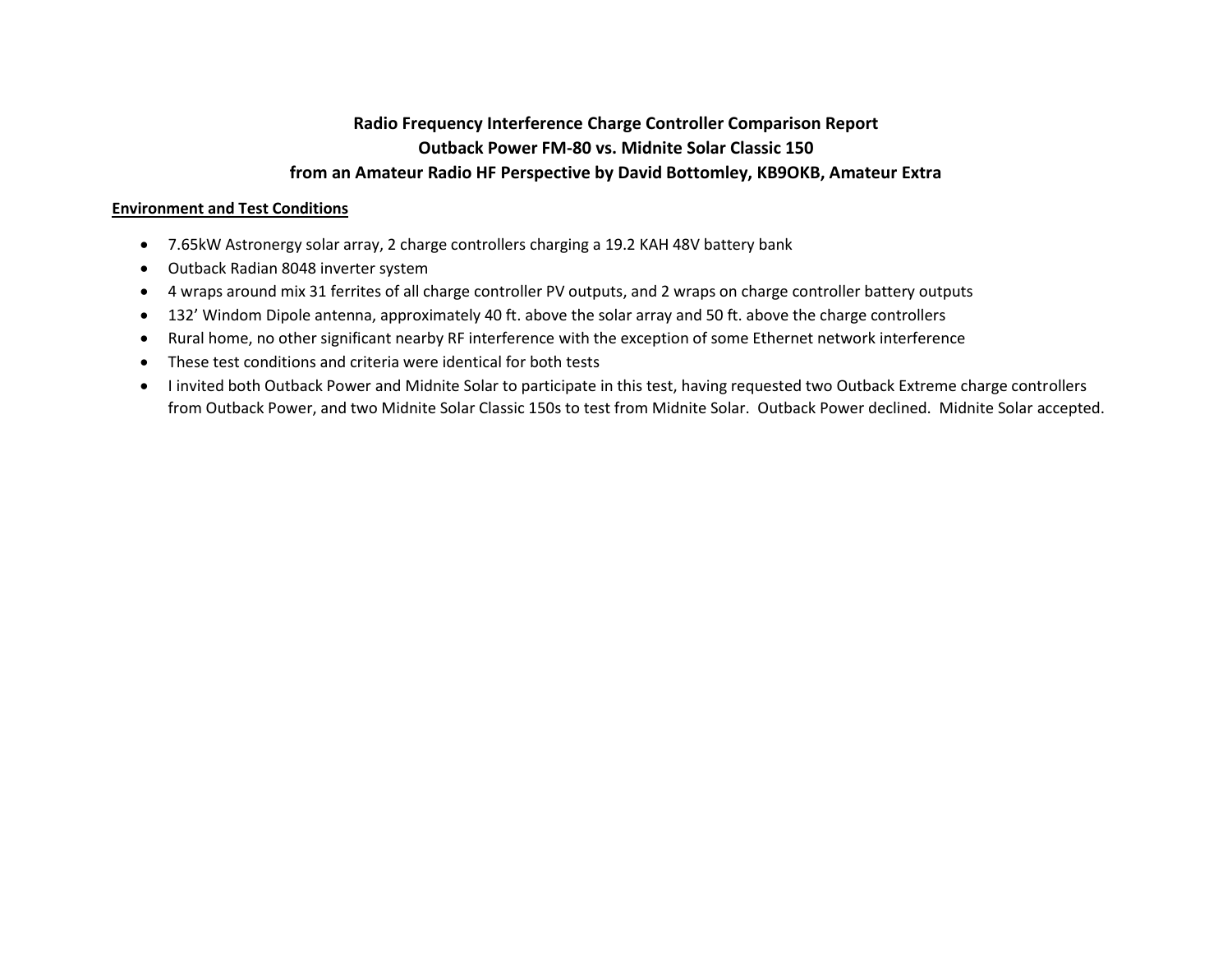## **Test Subject 1 – Outback Power FM-80 x2**

At approximately 5kw power generation, the interference is substantial. On the 20M band, substantial RF emissions approximately 3 kHz wide are received every 24.5 kHz at the switching frequency of the FM-80s. Also, substantial harmonics can be plainly seen on either side of the primary interference frequencies as well. The primary interference is producing an S9+10 signal level on a Kenwood TS-480 HF transceiver. This interference is present throughout the HF spectrum, from 160M to 12M and only starts to attenuate at about the 10M band and up.

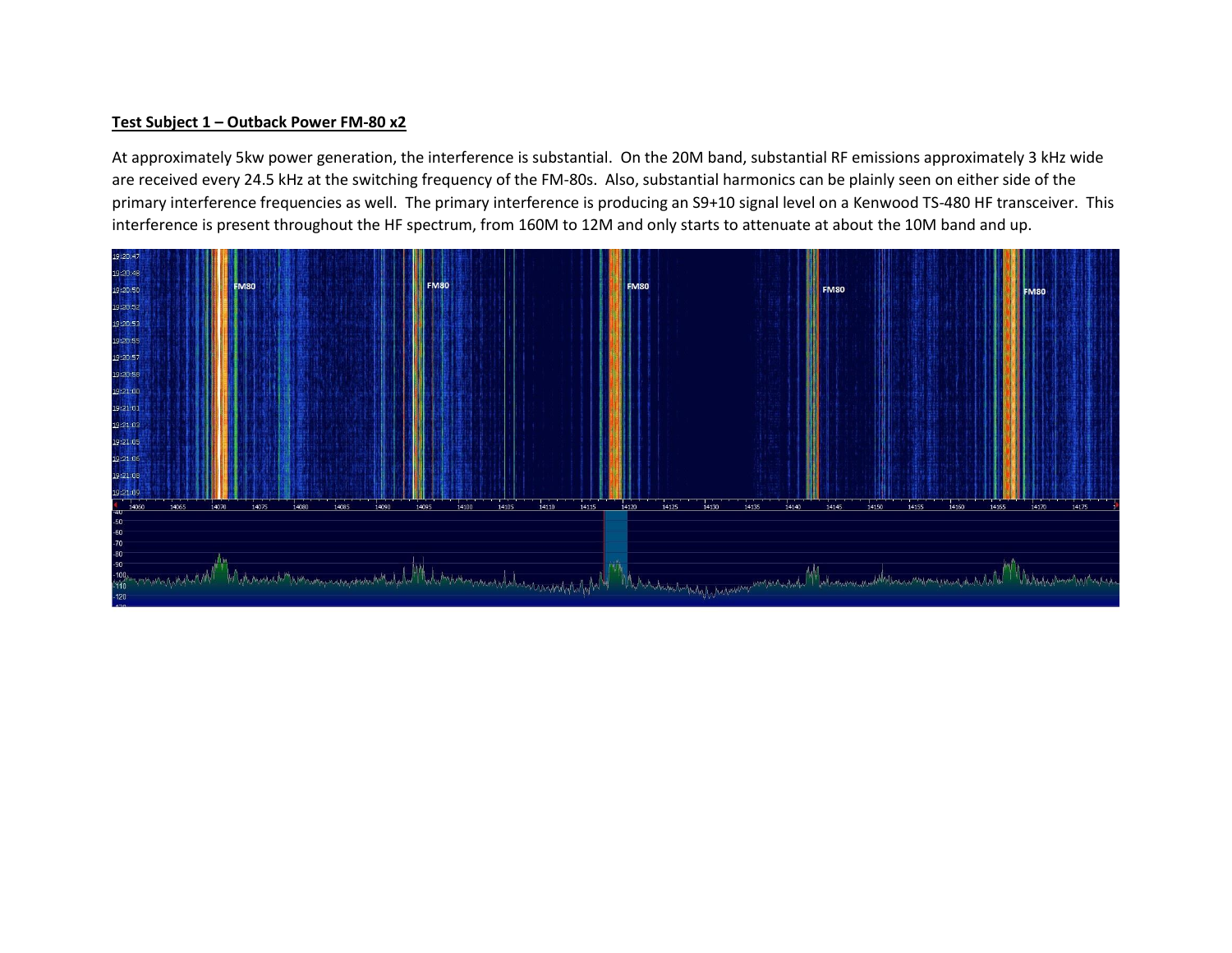## **Test Subject 2 – Midnite Solar Classic 150 x2**

At approximately 5kw power generation, without cables attached to the Ethernet ports, there was no perceptible interference generated by the Classic 150s, other than perhaps a low level broadband interference that typically falls within the background noise. As you can see from the below spectrum analysis image on the 20M band, the only visible interference (aside from some unrelated Ethernet noise) is now from the inverters, which were effectively drowned out by the substantial interference from the FM80s in prior tests. Clearly the performance of the Midnite Solar Classic 150 charge controllers is vastly superior to the Outback FM80 charge controllers, from an RF interference perspective.



One caveat to note with the Classic 150s is that when the Ethernet ports were connected to a switch, there was very powerful RF interference radiated, even at night while the charge controllers were resting, at the same frequencies as above, but with much stronger emissions. Therefore, if Ethernet connectivity of the Classic 150s is desired, steps must be taken to mitigate the radiation over Ethernet cabling, such as using shielded and grounded Ethernet cables, ferrite filters, or using a wireless adapter to transmit data instead. Below, this interference via Ethernet cables only 6 ft. long can be seen at night, while no power is being generated.